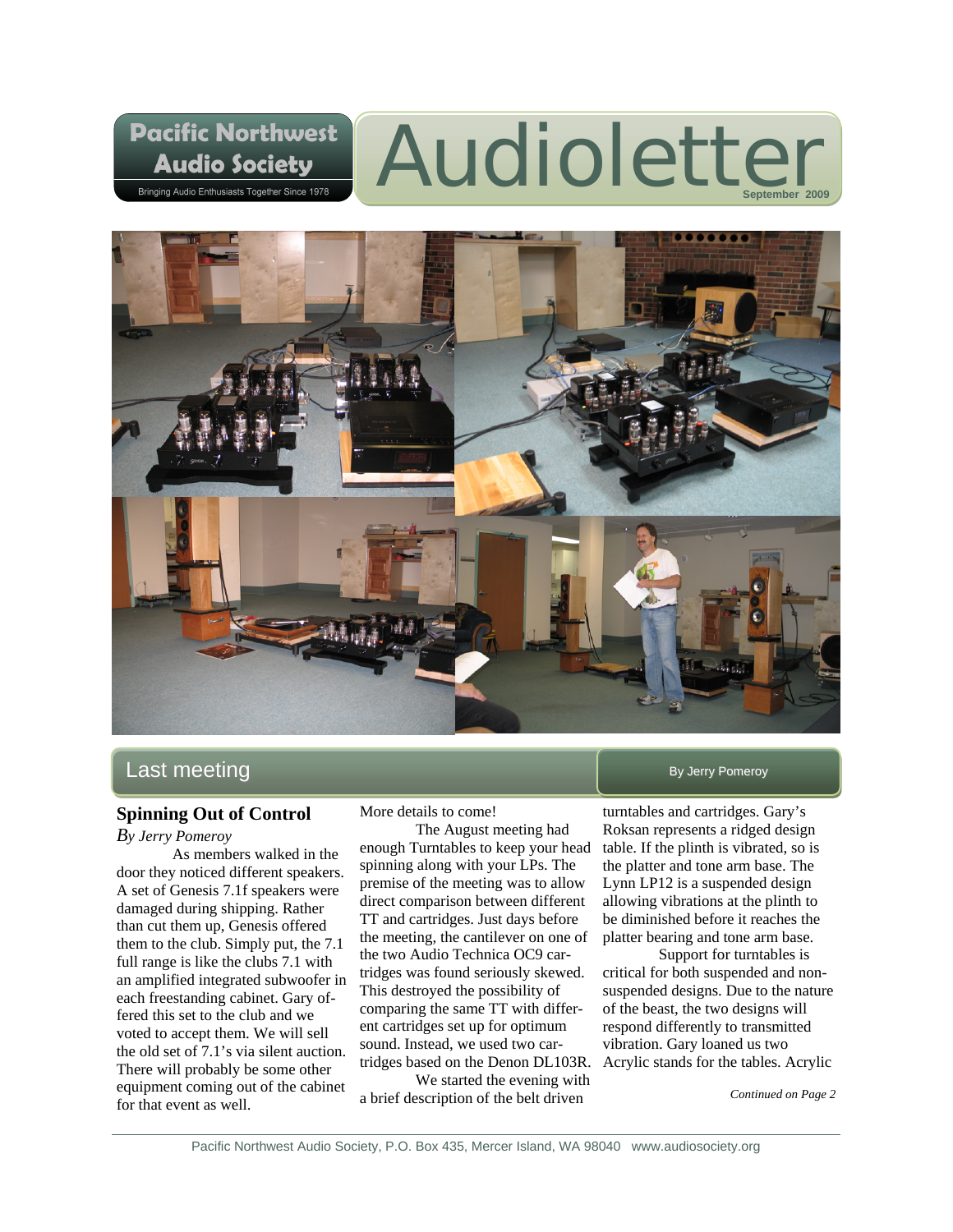# Last meeting cont. **Last meeting cont.** By Jerry Pomeroy

absorbs and diffuses energy so these stands are very dead and resist resonance. Either one or all of the playback systems may have sounded better on the floor, though we didn't try it. The best sounding place I found at home to put my LP12 on is a wall shelf. Joe puts his on the floor.

 Both of the LP12s had Lynn Ekos tone arms. The Roksan had a Naim Arrow arm. The Arrow is a Unipivot bearing design which acts similar to a marble in a round bottom bowl. The weight on the ball forces it to the lowest point, yet is still free to move in any direction. The Ekos arms utilize gimbal design bearings. A gimbal is simply two axial bearings; one vertical and the other horizontal.

 The bearing is critical. It must allow free movement of the tone arm in all directions. It also must be smooth and not chatter. It requires four really good bearings to make a gimbal and only one for a unipivot. A trade off with a Unipivot bearing is they inherently rock from side to side. Graham tonearms designs now have implemented a magnet as a dampening system to stabilize the arm.

 When considering a tonearm bearing and free movement, remember the pick up is at the end of a 9" lever, so any rough movement at the fulcrum is magnified thus translates into the stylus bouncing in the record groove. Free movement is a big issue in tonearm design. Just briefly, I want to mention Tangential or linear tracking designs. The big trick is to move the mass of the tone arm on a linear bearing surface inboard and outboard freely as the record plays. A well-designed linear tracker can do this and eliminate tracking angel errors caused by pivoting arms. Mike Lavigne's Rockport is an excellent example. Another type of free movement design is Bill Firebaugh's Well Tempered Audio Turntable. It uses a golf ball

suspended in Viscous Silicon. Bill brought his prototype to the club a few years ago. Unfortunately I missed that meeting, so I can't comment about how good it sounded. I was told it was exceptional!



 The cartridge has the job of changing mechanical energy to electrical. The stylus is attached to the cantilever which has the important job of moving the coils next to the magnets in the body. This makes a balanced electrical impulse. The Lyra Parnassus and the Peter Lederman modified Denon cartridge both have Boron cantilevers while the Magic Diamond has ruby. Low mass, rigidity and resonance are important criteria in cantilever design. The term "Burn In", related to phono cartridges, is applicable because the suspension for the cantilever will become more compliant as it moves. This may manifest itself in speed, detail and bass output. I have read that most phono cartridges have an optimal life of about 1,000 hrs. Generalizations are exactly that. A cartridge is worn out (at least for you) when you find another you like better. It makes sense that pivot point and rubber surrounding the cantilever will age and deteriorate. The Modified Denons had less than 50 hours at the time of the meeting while the Parnassus probably had over 1,000 hours and many years on it.

We were unable to round up think we ever got the table and the tables in advance of the meeting for a comparison. Consequently, no one knew how great the differences

would be or if they would even be detectable during a club meeting. On one of the few rainy days in August, the equipment for the meeting arrived in four different vehicles. If you were to add up the cost of the three record playback systems from cartridge to phonostage, the cost was about \$50K.

 During set up, we realized we had two LP12s and only one power supply (Lingo) and one phonostage (Linto). So we would not be able to play both of the LP12 systems at the same time nor did we have two of a kind phono stages. This would seriously handicap the dueling Linns. Realizing that we would now have to change cables from different tables to the same phonostage, it somewhat negated using the Linto phonostage. We just went for what would demonstrate the greatest difference in detail. After the first few tracks on the Linto, we used the FM Acoustics 122 Phono stage. First on deck was listening to the Roksan/Arrow and the LP12/ Ekos, both with modified Denon cartridges. The two tables sounded radically different through the Linto and especially the FM Acoustics. I didn't take notes so I don't want to assign differences from my memory. The sound was completely different and almost everyone felt they could hear a difference. I remember thinking there was a large difference. It wasn't so much detail as it was sound texture and presentation. It sounded like another mix.

 We pulled out the Roksan and put in the second LP12 with the Lyra Parnassus. Since we only had one power supply, the second LP 12 was cold and really didn't get a chance to warm up. It is unfair to pin all the sound difference on the phono cartridge. It took a few songs and the Lyra started to open up, but I don't

 *Continued on Page 3*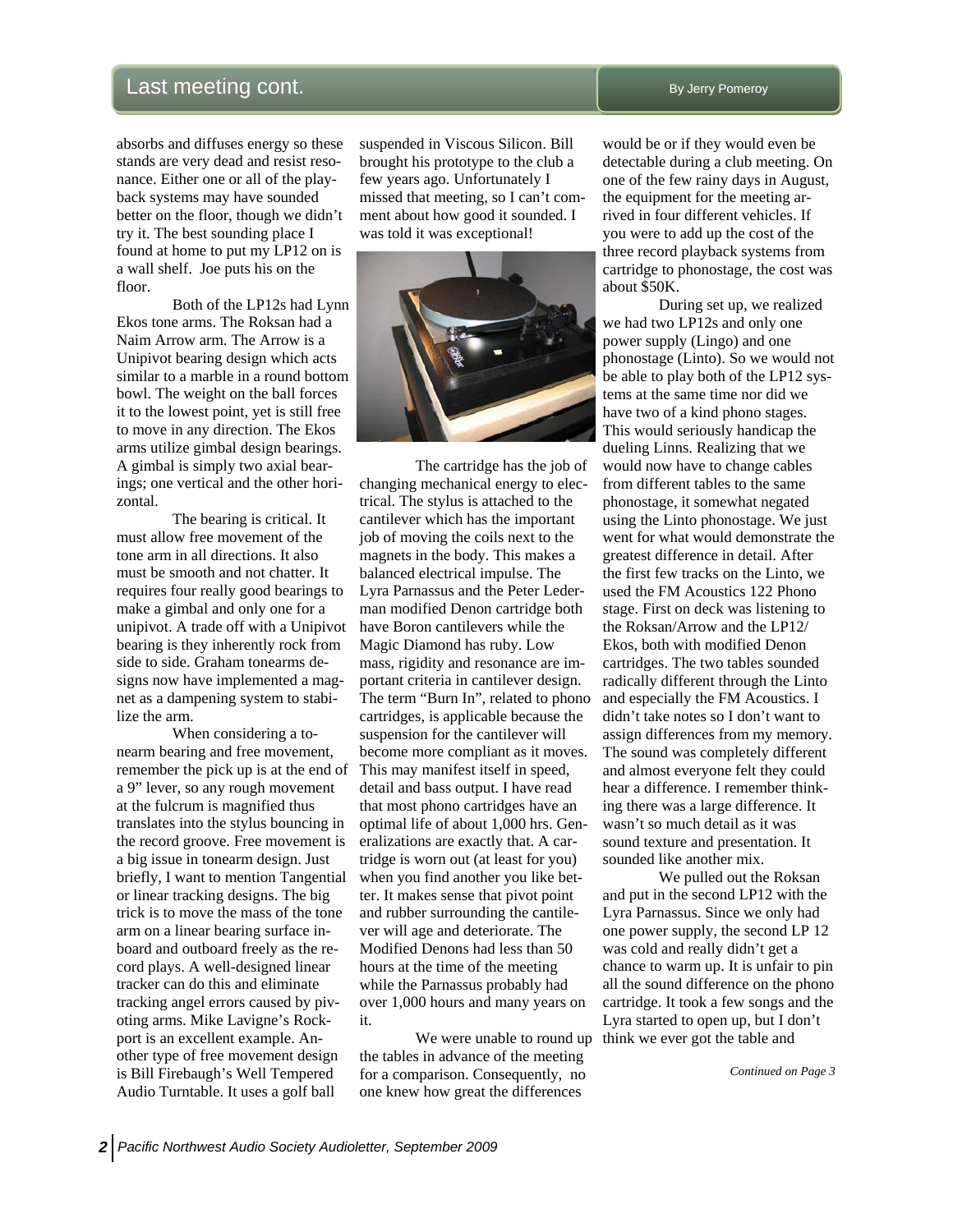# $Cont.$  from page  $2$   $By$  Jerry Pomeroy



cartridge used to moving that evening.

 There was a lot less detail in the cold Lyra LP12 compared to the Magic Diamond LP12. I thought the bass was better in the Parnassus. In the past, I had taken my LP12 with the Audio Technica OC9 over to Joe's and performed a side by side comparison with his LP12 and Lyra, I always liked his Parnassus, as it had tighter bass and more detail. The first thing I noticed after replacing the OC9 with the Magic Diamond was the increased detail over the OC9. What I missed was the bass. I suspect the lack of bass in the MD is a result of not being burned in. Since the meeting, I played with the VTA and weight a bit and got more detail



out of the MD but I am still dissatisfied with the bass. I would like to put different record player systems I several more hours on it and see what happens.

 We moved platter mats around a bit too. The Linn felt mat was warmer and less detailed sounding than the harder mat that Joe had. TT mats are a subject for another day. We should have several at the upcoming September tweaks meeting. We had some time at the end so the suggestion was made to listen to the Hagerman Bugle Boy phono stage. After listening to the FM Acoustics phonostage all evening, I wasn't sure how this would go over. The FM Acoustics 122 Phono stages are made one at a time and carry a hefty price tag. Expect to pay about



\$15,000 for one new. The Hagerman uses two 9-volt batteries and cost \$150 a year ago. Hagerman no longer list the 60Db gain version pre assembled so you need to buy the kit plans and parts for about \$80. At 1/100 the cost, the little battery powered circuit board did very well. I had two Duracell copper tops in the Hagerman and it sounded good. It was comparatively shy on detail, but very good. Seems there is a lot to getting off the power grid. Gary claims that different battery types will change the sound. This would be a fun experiment. If a member wants to borrow the Hagerman and report what different batteries sound like, let me know.

 This was a comparison of have never seen assembled before. It was a lot of fun. Each table was drastically different, but now I don't know what sound I like the best. The



only definitive conclusion about turntables I arrived at that evening was, If I had the space, money and time I would have multiple tables. Mike Lavigne figured this out a couple years ago and has augmented his Rockport with a second and third table. We failed to keep a list of what albums were played so this is from memory; Holy Cole: Temptation, Les Brown: Les Brown and his Band of Renown Goes Direct to Disc, ZZ Top: Tres Hombres, Hans Theessink: Call Me and Paul Simon: There Goes Rhymin Simon.

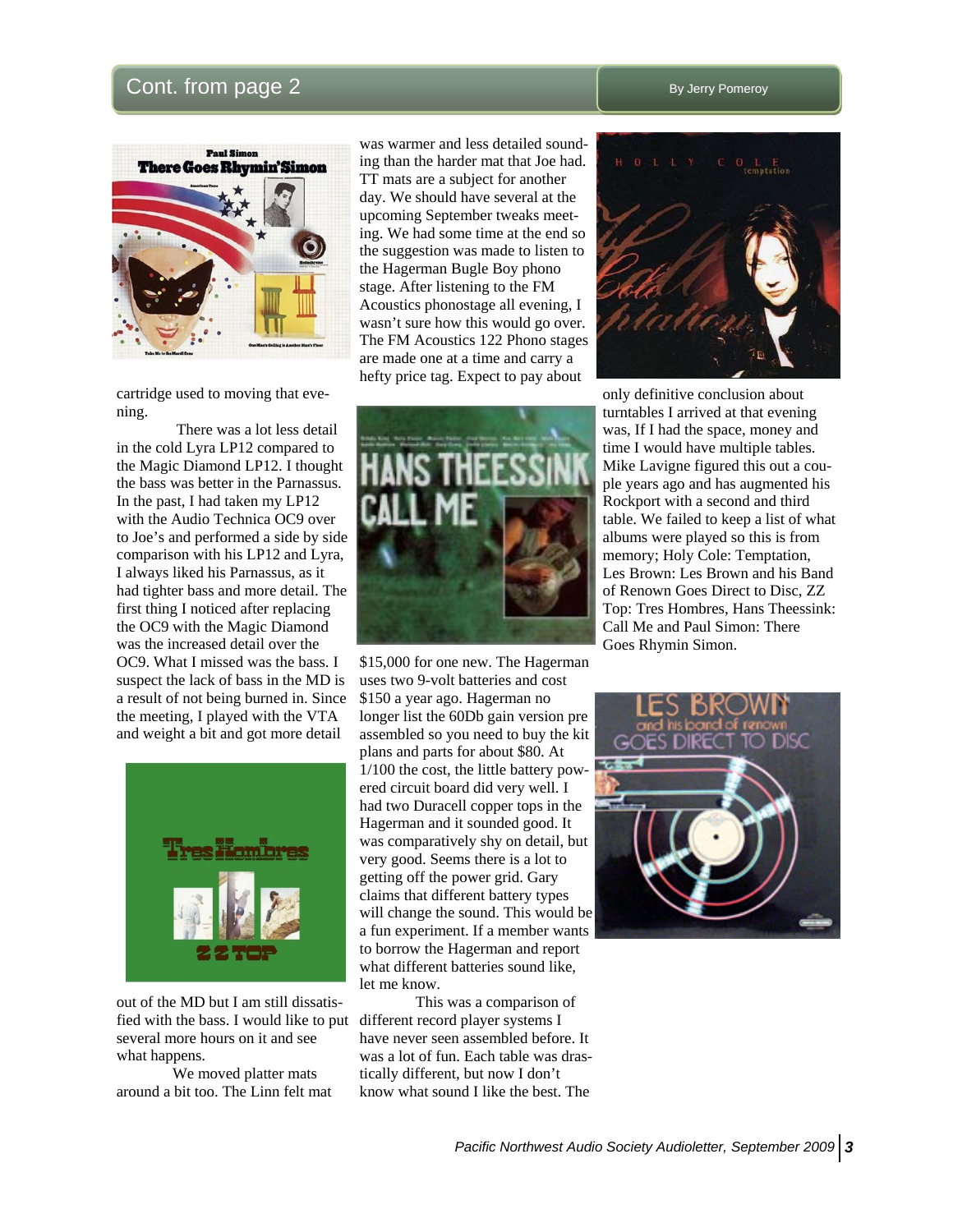I remember the first time I went to Genesis and heard the prototype 7.1f. After about an hour, I dished out my comments. Gary removed a driver, brought out the postal scale and increased the amount of insulation in the cabinet. What a difference a few ounces can make. These floor standers don't have gut-wrenching bass but they integrate exceptionally well. It was really cool having some input concerning a speaker design. The Full range version of the 7.1 has an upgraded crossover that eliminated the wild impedance issues that were a hallmark of Arnie Nudell speaker designs. Face it, few amplifiers can effectively drive a two-ohm load and sound good doing it; hence the Genesis I60 and M60 were born. An when someone brings in another amplifier to try on the club speakers.

 Hopefully everyone got to see and hear these at the March meeting sourced from the Genesis server. The club now has a set of these that were damaged in shipping, at least cosmetically. This should get rid of some bass integration problems we have at club meetings, resulting from rushed set ups. These speakers have great potential and certainly aren't the limiting factor in the system. This will no doubt drive a few changes in the clubs system. We can store the floor standers in the same place behind the door, we just won't need the stands anymore. We will sell the old 7.1s via silent auction along with some other equipment we have, more on this as we work out the details. I want to thank Genesis and shipping insurance for the new set of speakers.

The Sept.  $10<sup>th</sup>$  meeting is all about tweaks. I usually think of a tweak as something that indirectly affects the sound of a system. Some are directly in the signal path and others aren't. Rationally, some ideas are obvious while others seem completely illogical. There is a website

easier load is a good thing, especially from a radio station broadcast tower. dedicated to the subject: [http://](http://www.audiotweaks.com/) [www.audiotweaks.com](http://www.audiotweaks.com/) . I have heard some profound differences but couldn't explain why. Those we can't explain and don't seem to make a difference, we call snake oil, especially if someone is selling it for a lot of money. When I first tried tip toes, I couldn't hear a difference. I was fast to label these expensive cones as snake oil, now I have a much higher resolution system and I recognize the value in resonance control in equipment. What may have a profound effect in one system may not make much difference in a similar system in a different environment. While unseen, the level of Radio Frequency Interference (RFI) and static can vary quite a bit depending if you live across the street

> One tweak that just sounds crazy is to expose your CD to a fluorescent light for about a minute before you play it. You need to hold the CD within a couple of inches. You can also try a regular incandescent light bulb. The guy who told me this said the effect lasts about one hour. If you have two of the same CD you might try this and let us made a difference.

> We have some tweaks to try and some we can only explain at the meeting. If you have a tweak that worked for you and can bring the stuff to demonstrate it or just discuss it, please do. Try to have an open mind. If it doesn't cost anything, just give it a try. Bring a pen and paper, take notes and improve your system for little to no cost.

# Upcoming Meetings

**On Sept 26th**, we will host a DIY get together in the basement of the church. If you have something audio related you built and want some comments, this is your chance to

share it with others. This is not a contest but a chance to listen to stuff people built, including amplifiers and speakers from the contest last year. There should be two audio sys tems set up to demonstrate equipment. We will also have some tables set up for you to trade audio related equipment like CDs, records, components, accessories and related hardware. There will be some snack food available at the event as we will start at 10AM and rap up about 4PM.

Pacific Northwest Audio Society is proud to announce Steve McCormack will be guest speaker at the **October 8th meeting**. Steve has a long history of tweaking audio stuff from amplifiers, preamps and CD players. Starting in 1998 his designs have been distributed by Conrad Johnson, in the last few years he has been on his own with SMc Audio. Arrive early if you want a good seat.

**Sunday October 18th 10AM to 4PM** there will be a record and CD trading event at the Seattle Center, these are great fun.

know at the meeting if you thought it eral Blu-ray disc releases of classical **The November 12th** meeting is the annual HD video meeting. Since last year there have been sevmusic performances. Last year I had almost all of the concerts available on BD. Currently there are about 176 music videos available in the US, I can no longer keep up.

# Cont. from page 6

This price includes a small hard drive, not SSD. I decided to forgo the solid-state memory in my own unit initially as it is so expensive. If I can keep the system running and am happy with the performance, changing the drive is a simple but pricy upgrade. I hear rumors of the next generation of SSD coming out this fall. Expect it to be more robust, heaper and larger than what is currently available.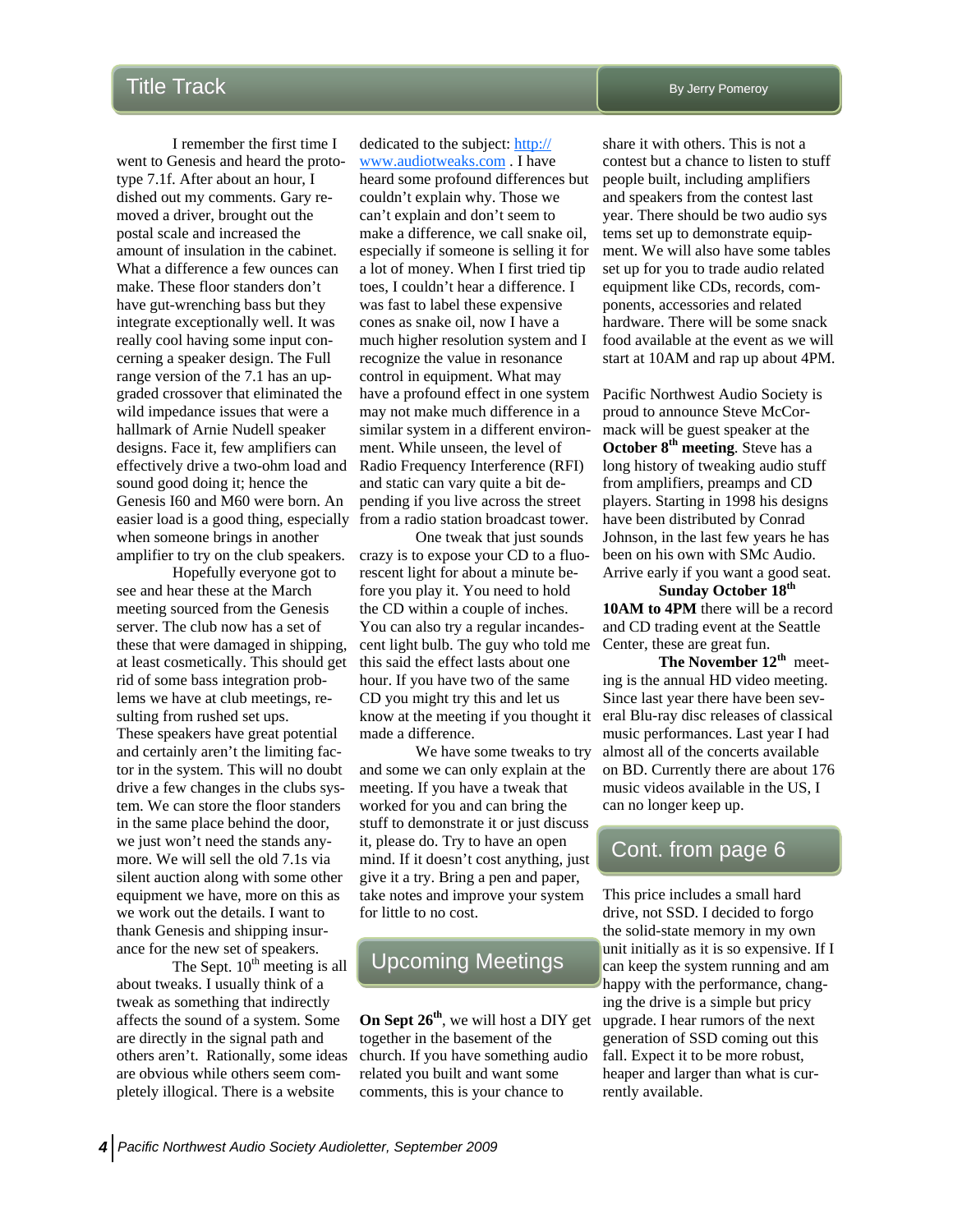Toshiba ended the high def disc cold war accepting market defeat in February of 2008. At the time the company announced they would concentrate on the future of high def, focusing on downloads, flash-drive and wireless encryption delivery, Blu -ray was out of the question. Fifteen months later the Japanese company announced it would join the lucrative Blu-Ray Disc Player (BDP) market by the end of this year. Specific models and features have not been announced. With the recent finalization of *managed copy* agreement this would be a good opportunity introduce BD recorders to North America.

Panasonic has offered \$4.3 billion to purchase Sanyo

According to Consumer Electronic Association 53% of all U.S. households have HDTVs

LG will introduce a new 15" Organic this idea you may want to do an ex-Light Emitting Diode (OLED) TV to North America in early 2010 and should be followed by a 40" display.

3DTV: Sony will announce a new 3- D LCD display this month, beating LG, Panasonic and Samsung to the punch. View sonic is releasing 120 Hz LCD display that will flicker between left and right image at 60 Hz each. Coupled with shutter glasses, you have a 3D image. Other 3D formats include Red/Blue and polarized light as used in theaters with two projectors. Currently there is no standard for consumer grade 3- D imaging. In the first few days of September, the Blu-ray Disc Association (BDA) announced it plans to take the lead in 3DTV. They hope to establish what will become the defacto standard for the next big hardware sales step for display manufactures. Few details were released, but the BD software will include 3D and 2D versions. Warner Entertainment has been working on 3D content for

home use. A company spokesman said it would be viable in 2011. Without content there will be no format, lack of studio support was a major factor in the demise of HD-DVD.

# Title Track Aug 09

#### **Title Track:** *by Jerry Pomeroy*

How odd, 3 weeks ago I would have been sweating at 75 degrees, now I'm looking for my sweatpants to stay warm at the same temperature. In January, the stores couldn't keep snow shovels in stock, now they are out of fans. The "pet rock" made millions. It was a boxed rock with instructions. Envision the clubs first commercially viable product; instruction for utilizing snow shovels as fans and fans as snow blowers. If anyone decides to pursue tensive warning/hazard section.

 Cooler days prevail as the temperature in my house has dipped into the low 70s. I was able to light up the tubes for the first time in a week today. As of yet, it is still too hot to fire up the Exemplar CD player, as it takes hours to warm up. So instead, I am using the Oppo BDP as a CD player. I think it sounds OK for a \$500 player and it makes considerably less heat than the tube based analog stage in the big CD player.

 The August meeting is on Turntables. The plan is to compare two like tables with different cartridges and two different tables with the same cartridge. You can decide for yourself what makes the biggest difference in sound quality, the table/ arm or the cartridge. We also have a few different phonostages that we can compare on one table in the last half of the meeting. Hopefully we will have lots of time to spin the vi nyl you bring.

By Jerry Pomeroy

Sept  $10^{th}$  we tweak. This has almost become an annual subject. It is so much fun. One of the things we talked about having at this meeting are turntable mats. Everyone claims you will realize a new depth in your LPs, better detail and will gain a new appreciation for John Denver LPs if you just use their mat. It makes sense that a record will vibrate differently when played on felt vs. Carbon fiber. There should be several other things demonstrated at the meeting. Think of the best one you ever heard and be prepared to at least tell us about it.

 The guest speaker for the October  $8<sup>th</sup>$  meeting will be Steve McCormack. Steve and Gary Koh will be back from *the Rocky Mt Audio Fest* with their collaborative state of the art Pre-amp.

Steve has been pushing the edge of high-end audio for years. He started selling audio in 1975. He didn't have an engineering degree but could modify with his ears. After making several successful amplifier modifications at the store, he moved to California and started "Mod Squad". Shortly there after, he sent out some pointed cones to his friends and started marketing the original tip toes. This is a meeting you won't want to miss, arrive early to get a good seat.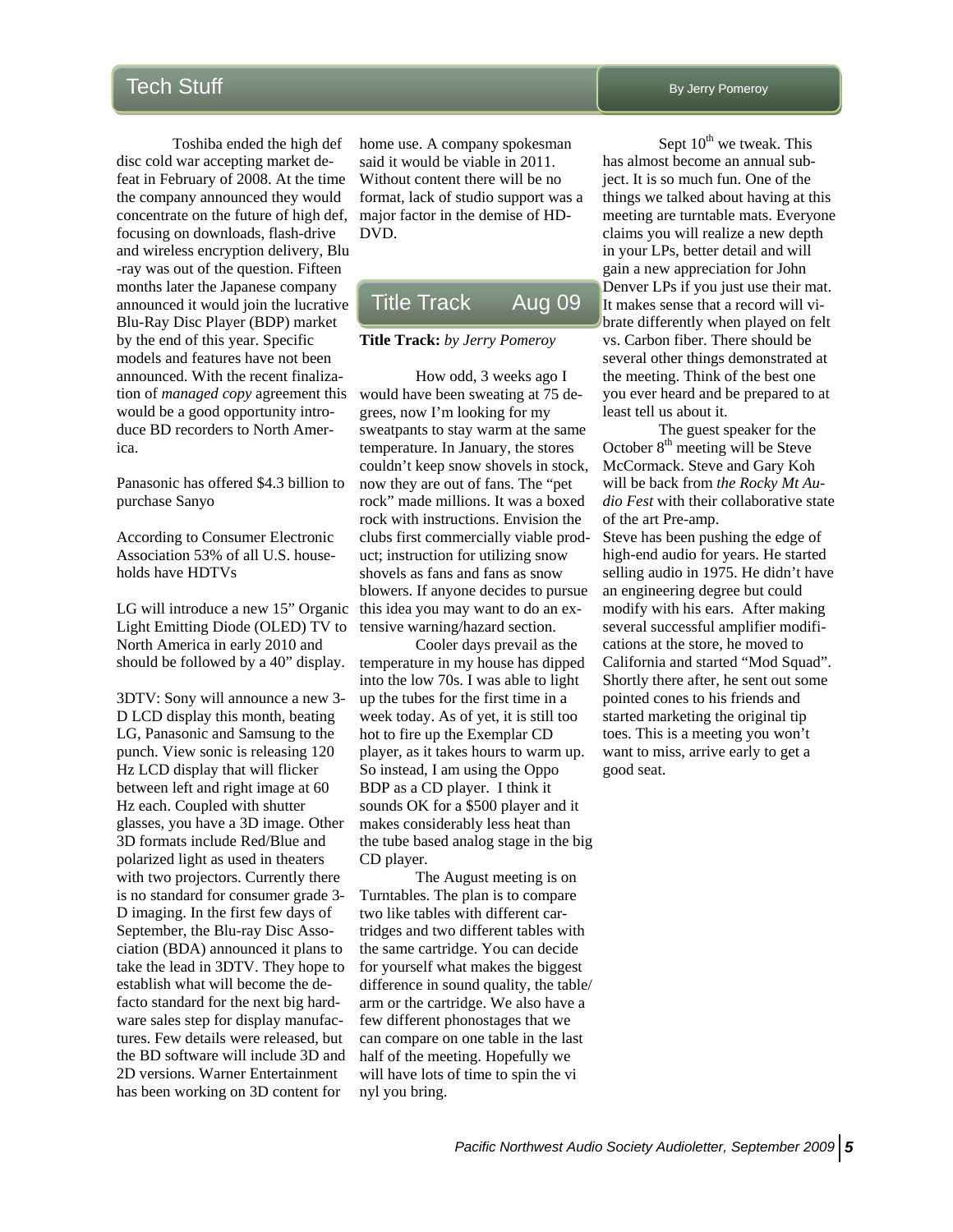The audio product that garners the most interest this year in the audio community is the music server. The product that popularized instant music access was the iPod. The advantage of having your music stored in files and accessible via computer is convenience. You cannot only have instant access, but you can take your entire collection with you. With a MP3 player, you can have your entire digital music collection at home, in the car, jogging or almost anywhere you go, unless you are into skin diving.

 Let's face it, Sony or any other mass marketing company doesn't develop products with the interest of members from the Pacific Northwest Audio Society in mind. Sony and Microsoft would like to sell millions of their gaming consoles each year. The big dollar return is in sales of software such as games or music. Since most people use music as a background, the concept of quality "realistic" sound is just something you buy at Radio Shack. Quality has been the big hang-up for audiophiles to adopt this file based music system in their homes. I wouldn't consider a server till they could sound better than my CD player, no ifs, ands or buts

 Server quality has arrived! When we did the DAC shoot-out, I had Gary's DAC hooked up in my system at home and it was clearly better than my CD player. Seems one of the hardest things to get right in a File system verses spinning media is pace/rhythm. This quality is one often overlooked or unnoticed unless you are hearing music you are familiar with. The emotion of the music is gone and it sounds like it is going slower. Your mind gets bored so it is hard to stay focused on listening. If you have experienced this phenomenon, you know what I am talking about. Seems the more things are turned on in a server the greater the errors appear related to pace and jitter. It has just been in the last cou

ple of years that a few servers have surpassed this issue. I think John Tucker's was the first server I heard that was really engaging. There are several now. The second big issue that catapulted servers into audiophile systems is resolution. This is simply how many dots comprise the line or how big the gaps are between them.

 One of the physical challenges of a computer used for audio is the noise produced by its fans. Heat dissipation is critical. Fortunately there isn't much processing power used for simple two-channel audio. The large and lucrative gaming market has driven the need for faster processors and better heat dissipation. Audiophiles benefit by having computer parts available designed to dissipate lots of heat. We aren't making much in this application, so it is much easier to get rid of. It is important to remember, as the temperature rises in most conductors, so does the resistance. The solution is to "heat sink" everything and spin large fans slowly.

 Gary presented two options in building a server, one being to utilize a small case such as the Shuttle like he did or make the leap into a full size case (ATX), and select all the components moving toward the ultimate performance machine. Case fans and power supply are the big noisemakers in the finished product, so it is important to select these carefully. The amount of fans, location and size are all determined by the limitations of the case so the selection of the housing is very important.

 Two additional heat generating fan-loving items remain in the case, the CPU itself and the power supply. There are large fan-less power supplies that will work fine in this application. You just have to track them down and pay for them. There are cooling systems for the CPU that depend largely on heat sinks and have fans to augment the cooling. When I get all my computer

parts and try to assemble them in the case, I will discover if all my components fit.

 One of the comparisons Gary did at the meeting was a file played from hard drive, then the same file sourced from (SSD) solid state. Most people in the room said they could hear the difference and felt the solid state was superior. The solid state memory is about fifteen times the cost of a conventional hard drive and has a very limited number of times it can be recorded on, but like all things related to computers, the price is coming down and durability is getting better. Another comparison that Gary did for me at Genesis was to turn off the Plug and Play of windows. This makes the system less stable. If anything is plugged in or disconnected while your computer is set like this, the computer won't recognize it. We discussed demonstrating this at the club but felt the environment wasn't secure enough to pull this one off. When the plug and play was disabled, music had definition and that pace/rhythm I talked about at the beginning of this article.

Gary presented a white paper at the meeting containing descriptions of components required to build a server. I started researching and ordering parts to assemble a server in an ATX desktop case. If all goes well, within the next couple weeks I will have one assembled to verify all the parts fit in the case. I tried to select components that contained heat sinks so I could run fans at the slowest speed possible, Heat sinks on the RAM and on the CPU take up allot of space.

 If you are interested in building a server, missed the meeting or just forgot to sign up on the pingpong table, please send me an Email and I will put you on the list. Expect to spend around \$1200 by the time you buy everything, including the Microsoft Media Server software.

Continued on Page 3